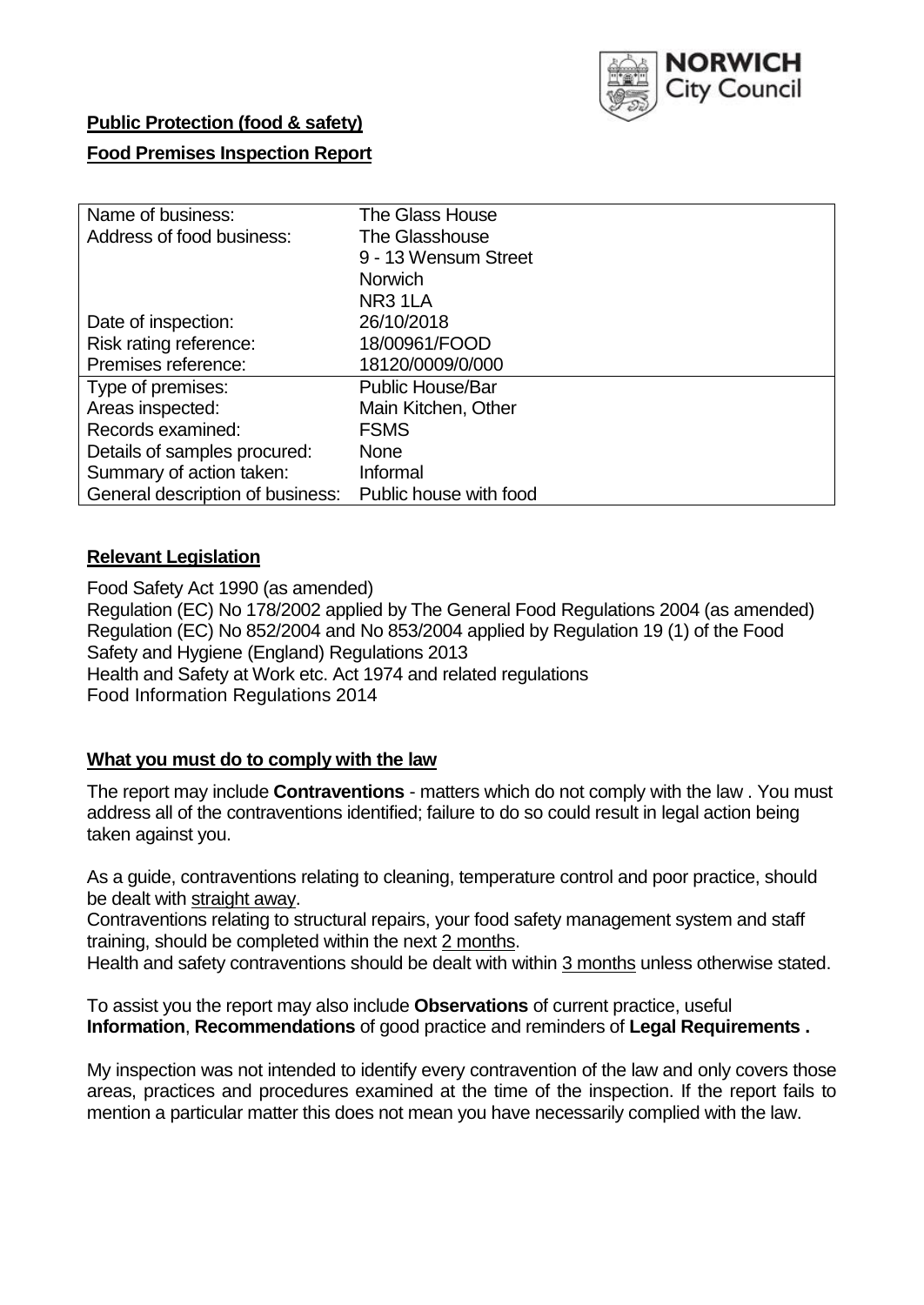# **FOOD SAFETY**

### **How we calculate your Food Hygiene Rating:**

The food safety section has been divided into the three areas which you are scored against for the hygiene rating: 1. food hygiene and safety procedures, 2. structural requirements and 3. confidence in management/control procedures. Each section begins with a summary of what was observed and the score you have been given. Details of how these scores combine to produce your overall food hygiene rating are shown in the table.

| <b>Compliance Area</b>                     |          |    |           | <b>You Score</b> |                |    |           |    |          |  |  |
|--------------------------------------------|----------|----|-----------|------------------|----------------|----|-----------|----|----------|--|--|
| Food Hygiene and Safety                    |          |    |           | $\Omega$         | 5              | 10 | 15        | 20 | 25       |  |  |
| <b>Structure and Cleaning</b>              |          |    | $\Omega$  | 5                | 10             | 15 | 20        | 25 |          |  |  |
| Confidence in management & control systems |          |    | $\Omega$  | 5                | 10             | 15 | 20        | 30 |          |  |  |
|                                            |          |    |           |                  |                |    |           |    |          |  |  |
| <b>Your Total score</b>                    | $0 - 15$ | 20 | $25 - 30$ |                  | $35 - 40$      |    | $45 - 50$ |    | > 50     |  |  |
| <b>Your Worst score</b>                    | 5        | 10 |           | 10               | 15             |    | 20        |    |          |  |  |
|                                            |          |    |           |                  |                |    |           |    |          |  |  |
| <b>Your Rating is</b>                      | 5        | 4  | 3         |                  | $\overline{2}$ |    |           |    | $\Omega$ |  |  |

Your Food Hygiene Rating is 5 - a very good standard



# **1. Food Hygiene and Safety**

Food hygiene standards are high. You demonstrated a very good standard of compliance with legal requirements. You have safe food handling practices and procedures and all the necessary control measures to prevent cross-contamination are in place. Some minor contraventions require your attention. **(Score 5)**

# Contamination risks

**Observation** I was pleased you could demonstrate effective *E.coli 0157* control through the complete separation of raw and ready-to-eat food, the correct use of wash-hand basins and thorough hand-washing. You had dedicated equipment for raw and ready-to-eat foods, could demonstrate 2-stage cleaning and the correct use of sanitisers.

**Observation** Observation I was pleased to see that you had dedicated work surfaces/areas for different food preparation i.e raw meat.

**Contravention** Take care not to place food bags directly on the floor in the walk in fridge.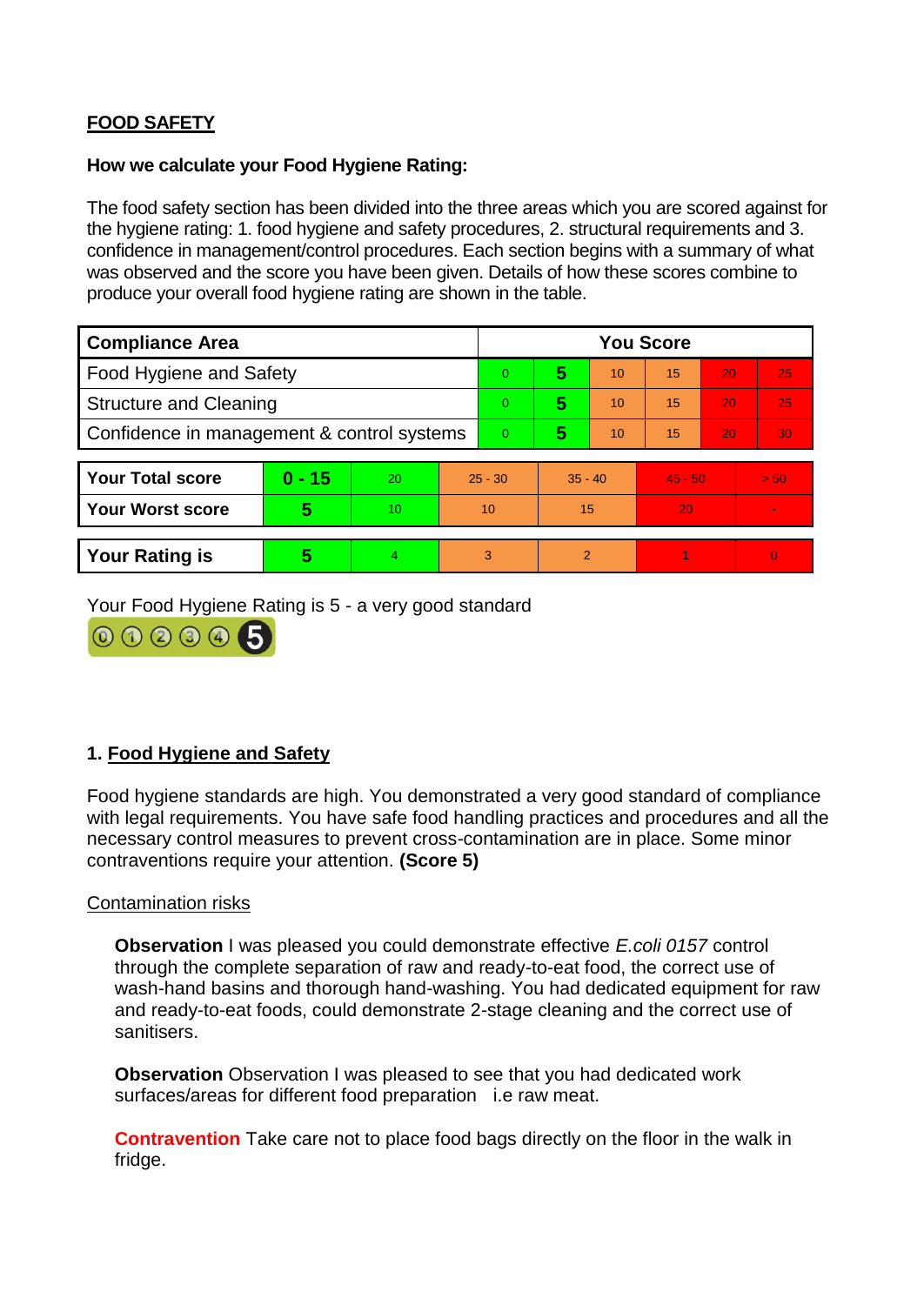#### Hand-washing

**Observation** The wash hand basin in the bar area was bone dry indicating it had not been used. Ensure bar staff wash their hands regularly and always at the beginning of their shift.

#### Personal Hygiene

**Observation** I was pleased to see that standards of personal hygiene were high.

**Recommendation** Managers should wear hats when entering the kitchen especially at those times when food is being prepared.

#### Temperature Control

**Recommendation** Try not to overstock the walk in freezer. Stacking boxes on the floor and against walls will impede the circulation of cooling air and can lead to hot spots in the food.

#### **2. Structure and Cleaning**

The structure facilities and standard of cleaning and maintenance are all of a good standard and only minor repairs and/or improvements are required. Pest control and waste disposal provisions are adequate. The minor contraventions require your attention. **(Score 5)**

#### Cleaning of Structure

**Observation** The kitchen was very small given the amount of food being produced. Nevertheless, despite space being at a premium, dedicated areas and a work-flow could be demonstrated. I was satisfied that raw food could be adequately separated from food that was ready to eat (RTE) and from articles and equipment that was to come into contact with RTE food.

# Cleaning of Equipment and Food Contact Surfaces

**Contravention** The following surfaces and equipment in contact with food were dirty and/or could not be cleaned and require cleaning or discarding:

• teflon sheets to the clam grill need replacing as they now stick to the food and are very difficult to clean

#### **Maintenance**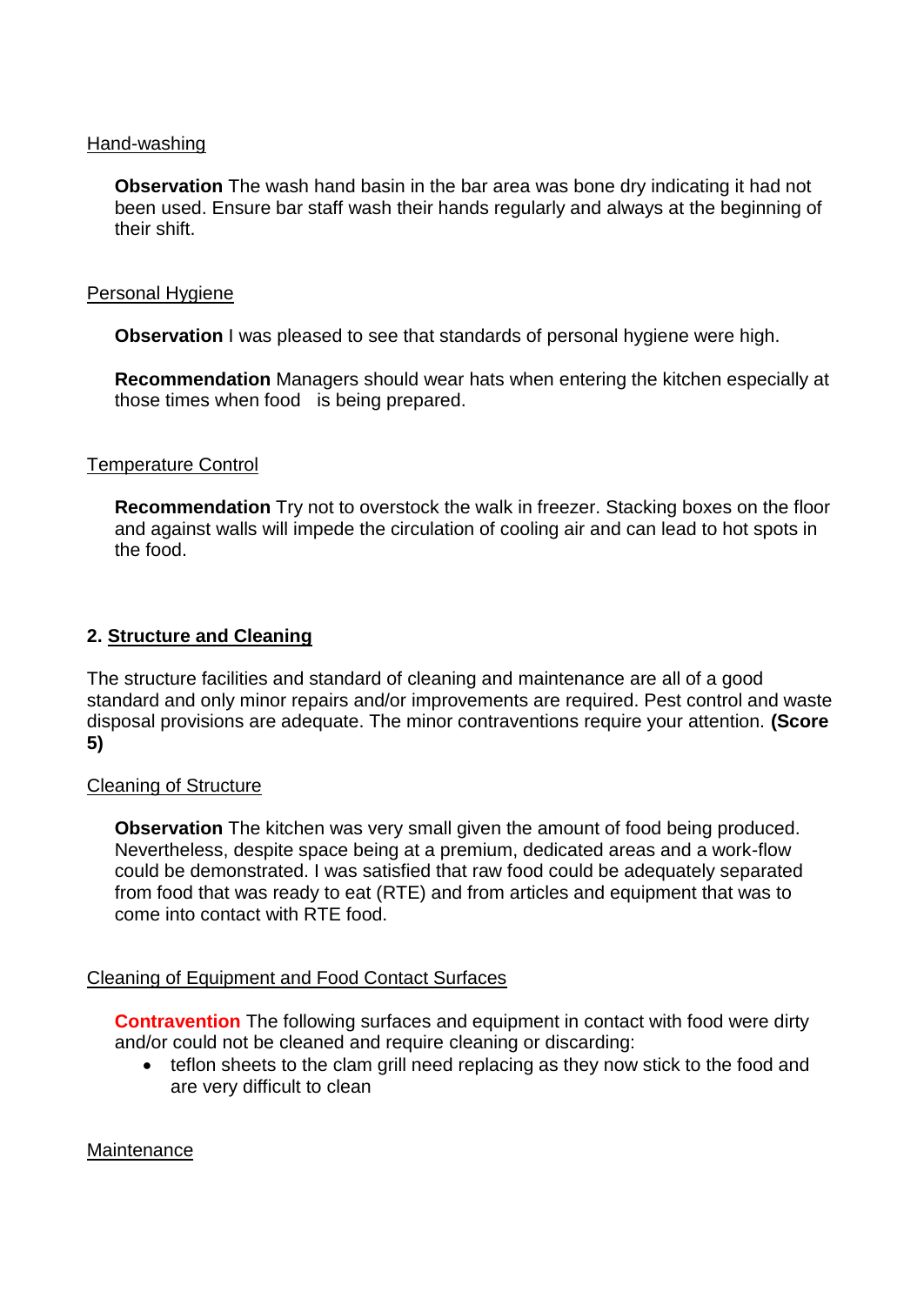**Observation** I was pleased to see the kitchen had recently been refurbished. **Recommendation** Properly attach the handle to the clam grill so that fat and grease does not pour through the fixing point onto the workbench.

**Observation** I was please to see the floor covering had been repaired and the wall behind the wash-hand basin cladded

# **3. Confidence in Management**

A food safety management system is in place and you demonstrate a very good standard of compliance with the law. Food hazards are understood properly controlled managed and reviewed. Your records are appropriate and generally maintained. Your staff are suitably supervised and trained. You have a good track record. There are some minor contraventions which require your attention. **(Score 5)**

# Your Food Safety Management System

**Legal requirement** Food business operators must put in place, implement and maintain a permanent procedure or procedures based on HACCP principles:

- Identify hazards to food
- Identify the critical points at which control is essential
- Establish critical limits (what is acceptable and unacceptable)
- Monitor critical control points to ensure critical limits are met Keep appropriate records to demonstrate control measures are effective

**Contravention** There was no evidence to show that your food safety management system had been reviewed recently; the last review had apparently been conducted in January 2016. There was no date in the documentation I was shown to indicate when the next review was scheduled.

**Observation** You were date labelling perishable foods appropriately and could demonstrate effective control over food spoilage organisms.

**Observation** You had colour-coded equipment and effective separation between raw and ready-to-eat food at all stages in your operation.

**Observation** You were monitoring (and recording) the temperatures of your fridges and freezers well as the temperature of cooked/hot-held food and could demonstrate effective systems for controlling bacterial growth and survival.

# **Allergens**

**Observation** You had identified the allergens present in your food and I was satisfied you had robust systems in place to update allergen information.

**Recommendation** Improve the allergen warning and the sign-posting to where allergen information can be found so it is more obvious to the consumer. Clear signs